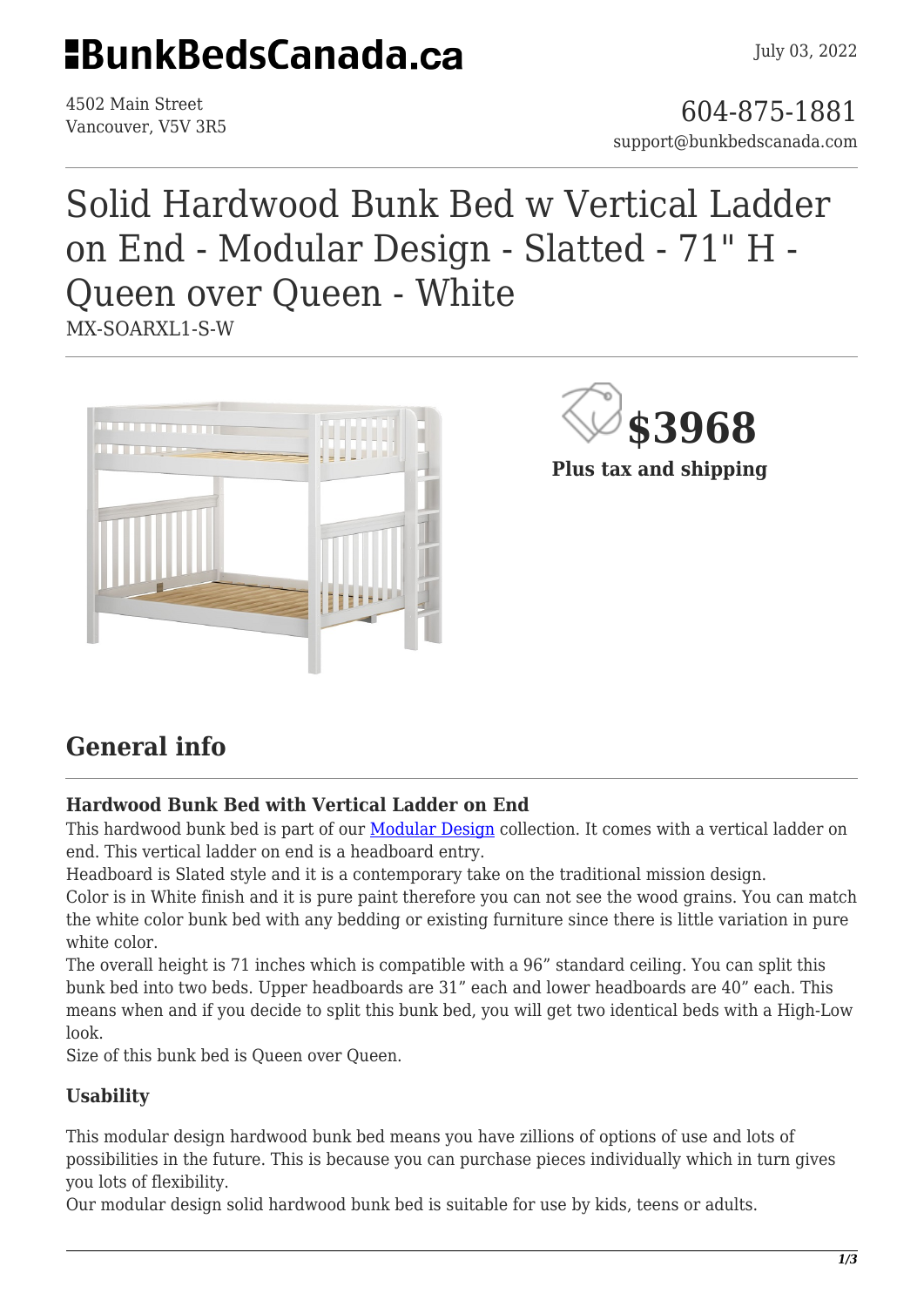# **BunkBedsCanada.ca**

You can divide this bunk bed into two separate beds.

#### **Solid Wood Frame**

We use solid [hardwood](https://en.wikipedia.org/wiki/Hardwood) for this bunk bed. Our factory uses Aspen, Maple, or Birch wood interchangeably for the production of this unit. To achieve maximum strength, we use premium knot-free hardwood for this bunk bed.

Slats are made of [plywood](https://en.wikipedia.org/wiki/Plywood). They are about 2.5" wide and 2.5" apart from each other. Each slat comes with holes. So, you can secure every slat to the frame with two wood screws.

#### **Under Bed Storage**

You can add a storage trundle under this bunk bed, or normal trundle bed for allowing an extra mattress. Also you can add an under bed dresser or a set of two drawers. These items are independent units so you can add them later on if you choose to.

#### **Safety of Your Bunk Bed**

This modular design hardwood bunk bed can hold a tested 400lb weight capacity on the upper deck. The lower deck can almost also hold the same weight, but we do not test the lower deck.

All sizes have center support on the upper deck except for the twin. For the lower deck, the center support is available only for XL sizes and Queen sizes.

The modular design has 4 metal pings, purpose built [Rocklocks](https://bunkbedscanada.com/rock-locks-set-of-4.html) which lock the upper and lower headboards.

We use acrylic paint for the white finish. For natural and chestnut finishes we use nc lacquer (nitro cellulose). Also, we test the finishes for chemical compliance with US and EU safety standards.

#### **Ladder**

Ladder is a headboard entry. However, it is a symmetrical design and it can either go to the left or right side when installed. This means that you can change its orientation down the road if your need changes.

Vertical ladder is harder to climb but takes less space. Ladder is thick and sturdy. Each rung is almost 3" wide with anti slip grooves.

#### **Assembly**

Assembly of this Modular design is relatively easy as you do not need to assemble the headboards. The only items you need to assemble are the ladder, guard rails, connect mattress rails, Rocklock and slats. However, installing the Rocklock is tricky.

#### **Mattress**

Standard size mattress fits this bunk bed just fine. For the upper bunk, you can use a maximum 6" thick mattress. For the lower bunk, depending on which height you are going to choose, use a mattress between 6 to 8" thick.

#### **Summary:**

- Part of our Modular Design collection. The design allows you to modify your furniture as your needs evolve.
- Made from knot free premium solid hardwood.
- Converts into 2 standard beds.
- Install the ladder on the left or right side.